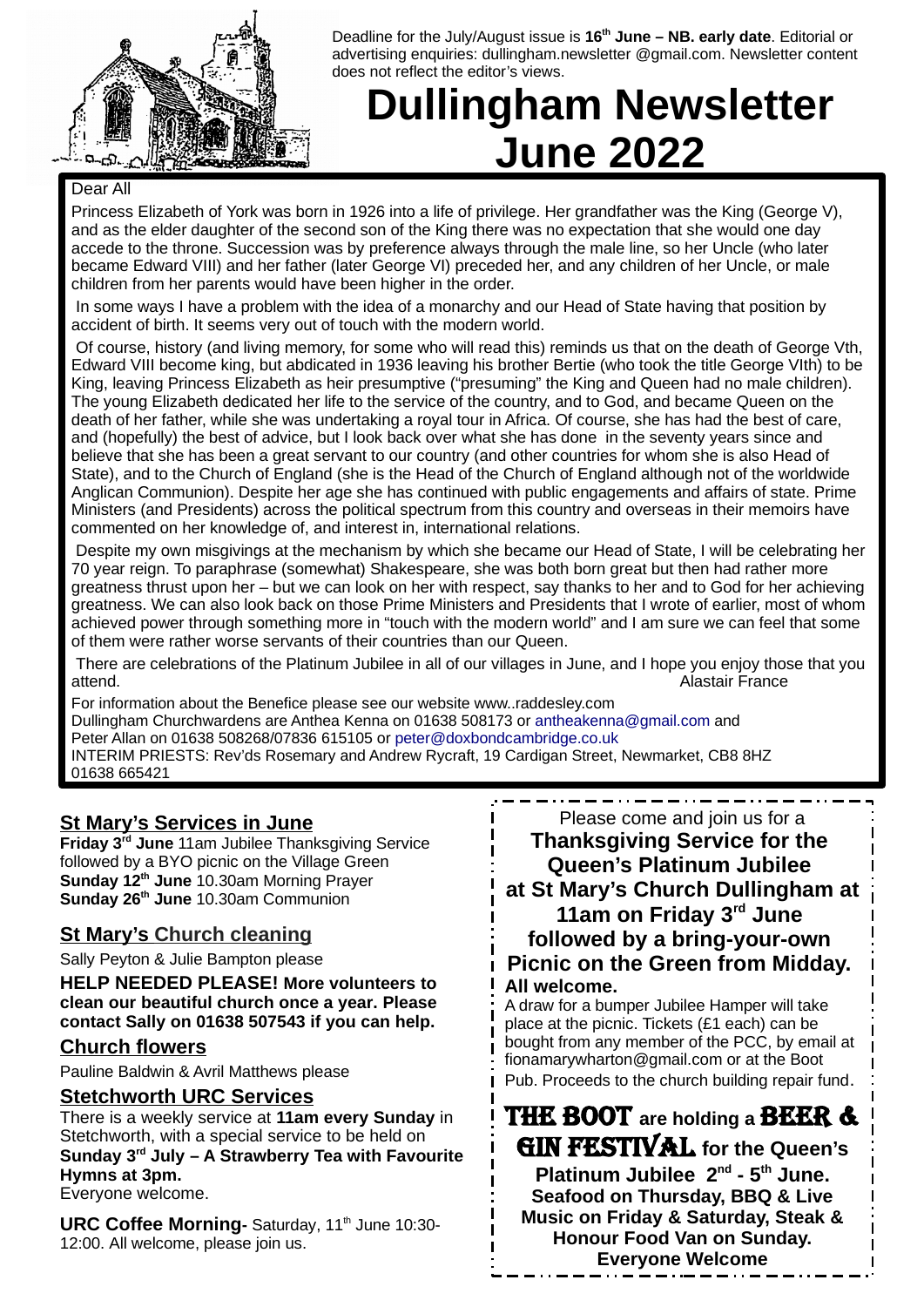#### **Catholic Parish Services**:

Newmarket: Saturdays 6pm & Sundays 11am Kirtling: Sunday 9am.

For a full list of weekday services, the newsletter & other information please visit the website.

http://www.olise.co.uk/wordpress/

#### **Foodbank update**

**Many thanks to those who give so generously to this venture. Bags of items can be left in St Mary's Church porch every day from 10am - 4pm.** 

**Local Recycling Collections for June**

**Usually Every Monday Blue: 7th (Tues), 20th Green: 13th, 27th Report a missed bin collection online at: <https://eastcambs-self.achieveservice.com/>**

#### **Ellesmere Garden Club**

On **Wednesday 22nd June** we make a visit to the garden of Dr Crosby at Church Lane House, Westley Waterless. This is a family garden, including wildlife pond, orchards, Victorian style greenhouse, vegetable garden, wildflower meadow and herbaceous borders. Arrive at 7pm for the tour; cost £5 to include refreshments. Looking forward to lovely midsummer weather – at the very least long hours of light, perfect for a garden visit! Looking ahead to the busy month of **July,** firstly on **Wednesday 6th** we have a coach trip to Barnsdale Gardens in Rutland, made famous by the late Geoff Hamilton when he presented Gardeners' World. Now managed by his son Nick the gardens comprise 38 individual gardens in an eight-acre site, Britain's largest collection of individually designed gardens. Of course, there's also a nursery and shop and tea rooms, so plenty to see and do. Depart the Ellesmere Centre 9.30am and depart Barnsdale 4pm. Cost £20 for Ellesmere Garden Club members and £25 for non-members. Please email Judith to reserve your place:

judith.mahoney@btinternet.com

Then on **Sunday July 17** the Ellesmere Show will take place inside the Ellesmere Centre with stalls and attractions outside on the field.

Finally on **Wednesday July 27** we will hold our BBQ – venue tba

More details next month!

Members and visitors are equally welcome to our meetings and events, and if you have any queries about the club, please contact either our Chairman Sandie, phone 07903 584676, or our Secretary Judith, phone 07740 100660.

# **RADDESLEY FESTIVAL WEEKEND**

10th and 11th September Our churches will each have a display or activity - more details in the next newsletters

#### **Church Services for Raddesley Group of Parishes in May – All welcome**

| 5th June<br>Whit Sunday -<br>Pentecost (Red)<br>Acts 2: 1-21;<br>Rom 8: 14-17;<br>John 14: 8-17                       | 9.00 am<br><b>Brinkley</b>    | Communion             |
|-----------------------------------------------------------------------------------------------------------------------|-------------------------------|-----------------------|
|                                                                                                                       | 10.30 am<br>Burrough<br>Green | <b>Family Service</b> |
| 12th June<br><b>Trinity Sunday</b><br>(White) Prov. 8:                                                                | 9.00 am<br>Stetchworth        | Communion             |
| 1-4, 22-31;<br>Rom 5: 1-5;<br>John 16: 12-15                                                                          | 10.30 am<br>Dullingham        | <b>Morning Prayer</b> |
|                                                                                                                       | 6pm Carlton                   | Evensong              |
| 19th June<br>1st Sunday after<br>Trinity (Green)<br>1 Kings 19:1-4, 8-<br>15a; Gal 3:23-end<br>Luke 8: 26-39          | 9.00 am<br>Burrough<br>Green  | Communion             |
|                                                                                                                       | 10.30 am<br><b>Brinkley</b>   | <b>Morning Prayer</b> |
| 26th June<br>2nd Sunday after<br>Trinity (Green)<br>2 Kings 2: 1-2,<br>$6-14$ :<br>Gal 5: 1, 13-25<br>Luke 9: 51-end: | 10.30 am<br>Dullingham        | Communion             |
|                                                                                                                       | 6.00 pm<br>Stetchworth        | Evensong              |

#### **Mobile Library**:

This will call at: Jubilee Court, Stetchworth 2.25 – 3 pm Kettlefields School 3.10 – 3.40 pm on **Thursday 16th June – NOTE change of day to 3 rd Thursday of each month** It is advised to order items well in advance on: 0345 045 5225 or https://cambridgeshireself.achieveservice.com/service/Select\_and\_Collect The route number is F18.



*You are invited to*

# *Dullingham Flower Club*

Thursday 9th June at 8pm The Taylor Hall, Church Close, Dullingham, CB8 9XE *Come & enjoy a fun evening with a demonstration by Brenda Tubb entitled* 

*''A Blooming Wonder'* 

Admission £8 to include refreshments. Raffle For any further information please contact Lesley Bird

> on 01638 507658 or 07786 817154. **Date for the diary:**

Next meeting: Thursday 14<sup>th</sup> July Demonstration by Lisa Sampson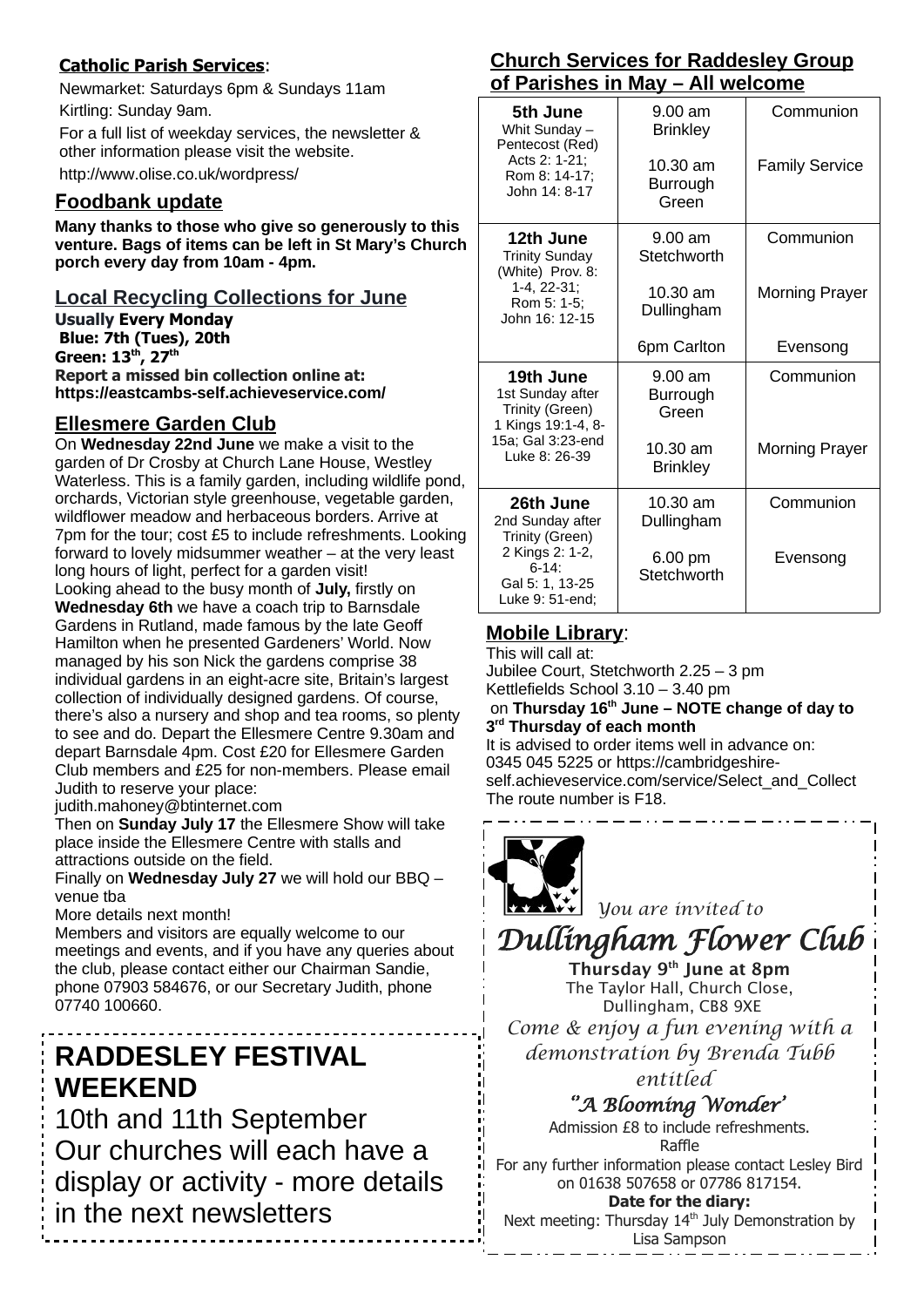#### **Stetchworth WI**

Stetchworth WI in June we will have our Annual Evening Outing. This is for members only and full details will be circulated by the Secretary.

Our next meeting will on **5th July 2022 at 7.30 p.m**. at the Ellesmere Centre

This will be a talk by Sophie Smiley on The History of Swimming in Cambridge

Competition: A sporting Item

Teas: Sue Anderson & Karen Haynes

Guests welcome - £2 to include tea/coffee and biscuits For any other information contact Lynn Curtis 01638 508777 or visit our website Stetchworthwi@weebly.com

#### **Carers Week 2022**

Carers Week 2022 is on the way from **6 to 12 June**. The week is an annual campaign to raise awareness of caring, highlight the challenges people looking after a family or friend face and recognise the contribution they make to communities.

The theme for Carers Week 2022 is 'Make caring visible, valued and supported'. Caring Together have a range of activities, workshops and information sessions planned for throughout the week. There are also fun activities planned for young carers in the half-term week before Carers Week.

If you look after a family member or friend, see how you can get involved. Find out more at

caringtogether.org/news/carers-week-events-activitiescountdown.

If you know of someone looking after a family member or friend who would benefit from support, please contact Caring Together on 0345 241 0954, at

hello@caringtogether.org or see caringtogether.org If you would like monthly updates on the support available to carers, you can sign up to 'inside news' from Caring Together by going to caringtogether.org/keepintouch

### **News from the Ellesmere Centre June 2022**

The **new Laser Tag Club** for children from 6-12yrs old as now started on Fridays from 5-6pm and costs £4per week. Book online at www.slsportanded.co.uk.

#### **MUSIC EVENING Friday 3rd June 5-8pm**

with Johnny Wright and friends.

Bring a blanket (please don't bring your own food and drink)

There will be a BBQ and Bar.

Entry is free so please let the Centre know if you will be attending.

#### **YARD SALE 25th June 10am-2pm.**

Refreshments available at the Centre. Tables £5 at your address or £10 at the Ellesmere **Centre** 

Please contact us for more details.

Date for your diary: - **SUMMER SHOW on Sunday 17th July from 12-4pm**

Follow us on Facebook or Twitter @CentreEllesmere

Email: office@ellesmerecentre.org.uk-alternatively call us on 01638 508212

#### **UNITED REFORMED CHURCH 50TH ANNIVERSARY**

This year marks the 50th anniversary of the United Reformed Church and the Eastern Synod is holding a 'Big Day Out' to celebrate.

Time: **Saturday 16th July.**

Place: Trinity Park, Ipswich.

Please contact the church secretary (details on the church noticeboard) if you are interested in attending this event.

### *ELLESMERE ARTS*

would like to thank everyone who bought a ticket and came along to one of the performances. Also a huge thank you to those who gave up their time to set up the stage, lighting and sound. We couldn't do anything without your support.

Our next performance will be Murder Mystery No. 6 on 1st October. More details to follow.

Swaffham Bulbeck Summer Theatre proudly presents:

# 'THE MIKADO'

by W.S. Gilbert and Sir Arthur Sullivan **Wednesday 15th – Saturday 18th June 2022**

Evening performances at 7.30pm and a Saturday matinée at 2.30pm Doors open 45' before each performance

Downing Farm, Station Road, Swaffham Bulbeck, Cambridge CB25 0NW

Ticket prices Wednesday £9, Thursday £10, Friday and Saturday £12, matinée £8

via our website [www.sbsummertheatre.com](http://www.sbsummertheatre.com/); e-mail [sbst.tickets@gmail.com](mailto:sbst.tickets@gmail.com)

or call **07708 577570** 

On-site parking; facilities for wheelchair users; licensed bar

*For further information (not tickets) contact [Ruth](mailto:info@sbstgands.co.uk) Dennis on 01638 730659 or by e-mail via the website*

#### **Tutor available**

**Highly experienced teacher.** 

**Tutoring maths and English for ages 7** 

**– 11, including 11+ Common Entrance. Available online or locally in person. References available.** 

**Contact Sara Hewitt on 07774 225322 or email sarajhewitt@gmail.com**